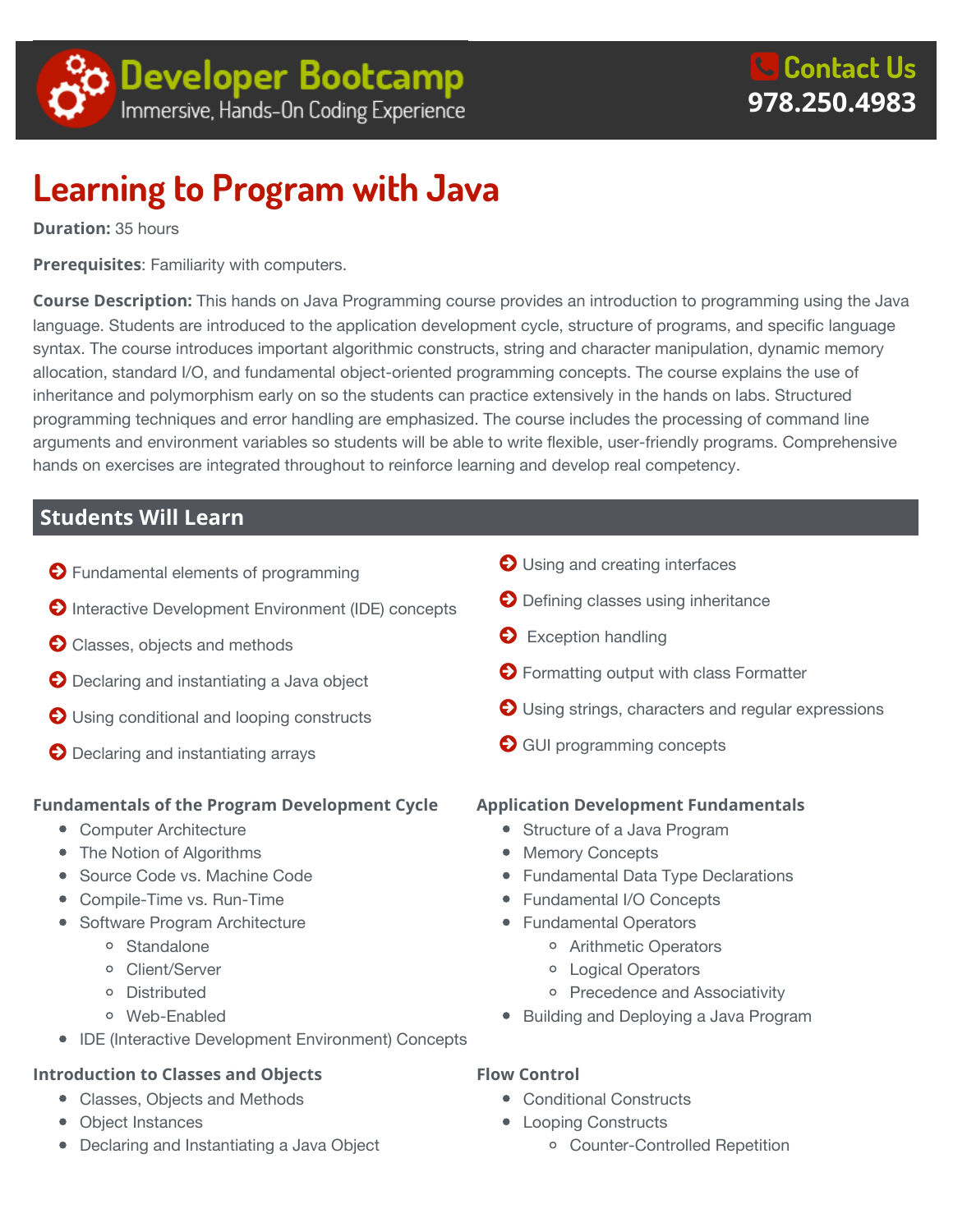Declaring Methods

- set and get Methods
- Initiating Objects with Constructors
- Primitive Types vs. Reference Types

#### **Writing Methods (Functions)**

- Static vs. Dynamic Allocation
- Declaring Methods
- Declaring Methods with Multiple Parameters
- Method-Call Stack
- Scope of Declarations
- Argument Promotion and Casting
- Designing Methods for Reusability
- Method Overloading

# **Deeper Into Classes and Objects**

- Controlling Access to Class Members
- Referencing the Current Object Using this
- Overloading Constructors
- Default and No-Argument Constructors
- Composition of Classes
- **Garbage Collection and Destructors**
- The finalize Method
- Static Class Members

# **Increasing Convenience by Using Polymorphism**

- Purpose of Polymorphic Behavior
- The Concept of a Signature
- Abstract Classes and Methods
- **•** final Methods and Classes
- Purpose of Interfaces
- Using and Creating Interfaces
- Common Interfaces of the Java API

# **Fundamental Searching and Sorting**

- Introduction to Searching Algorithms
	- Linear Search
	- o Binary Search
- Introduction to Sorting Algorithms
	- o Selection Sort
	- o Insertion Sort
	- Merge Sort

# **Exception Handling**

- Types of Exceptions
- **•** Exception Handling Overview
- Exception Class Hierarchy
- Extending Exception Classes
- When to Throw or Assert Exceptions

#### Sentinel-Controlled Repetition

- Nested Control Constructs
- **•** break and continue Statements
- Structured Programming Best Practices

#### **Arrays**

- Purpose of Arrays
- Declaring and Instantiating Arrays
- Passing Arrays to Methods
- Multidimensional Arrays
- Variable-Length Argument Lists
- Using Command-Line Arguments
- Using Environment Variables

# **Defining Classes Using Inheritance**

- Superclasses and Subclasses
- Advantages of Using Inheritance
- protected Class Members
- Constructors in Subclasses

#### **Files and Streams**

- Concept of a Stream
- Class File
- Sequential Access
- Object Serialization to/from Sequential Access Files
- Additional java.io Classes

# **Fundamental Data Structures**

- Dynamic Memory Allocation
- Linked Lists
- Stacks
- Queues
- Trees

# **Formatted Output**

- printf Syntax
- Conversion Characters
- Specifying Field Width and Precision
- Using Flags to Alter Appearance
- Printing Literals and Escape Sequences
- **Formatting Output with Class Formatter**